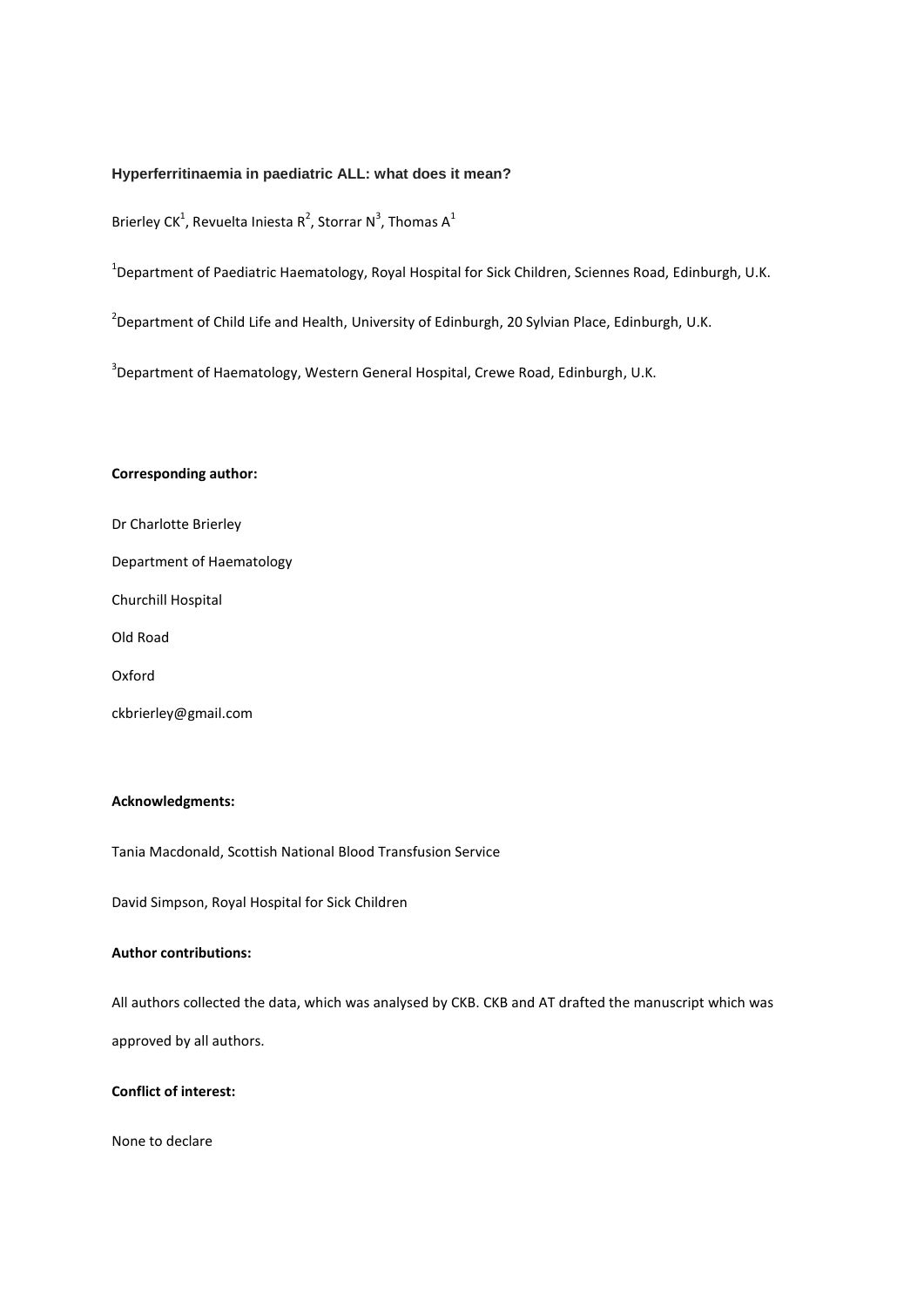As long-term survival of paediatric ALL improves, emphasis on the recognition and treatment of late effects of therapy is increasing. Iron overload is a known cause of morbidity in chronically transfused patients, results from as few as 10 transfusions and has an overlapping toxicity profile with chemotherapy[\(Eng and Fish](#page-4-0)  [2011\)](#page-4-0).

We sought to assess red blood cell (RBC) transfusion requirements and evaluate ferritin levels and bone marrow aspirate (BMA) staining in the assessment of iron status in paediatric ALL. 28 consecutive children treated for ALL between August 2010 and January 2014 at the Royal Hospital for Sick Children, Edinburgh were included for analysis. RBCs were administered if the haemoglobin level fell to less than 80 g/L at a standard paediatric dose of 15ml/kg. Serum ferritin was measured 3-monthly up to 1 year, then 6 monthly up to 3 years. BMA iron was assessed by Perl's Prussian blue, where BM haemosiderin deposition is graded from 0 (no stainable iron) to 6 (very heavy), normal range is 1-3 [\(Hughes](#page-4-1)*, et al* 2004).

Patient characteristics are summarised in Table I. All patients required RBCs, with a median of 195ml/kg (range 45-570) of packed RBCs per child, corresponding to 13 units and a median iron burden of 130mg/kg (range 30-380). RBC requirements were significantly higher in children with high risk disease compared to standard risk (281 ml/kg versus 150ml/kg, p=0.01). RBC transfusion volumes were non-normally distributed, with 25% requiring 10 units and outliers receiving up to 50 transfusions.

Median ferritin at diagnosis was 629 μg/L (range 76-2790) and end-of-treatment ferritin values normalised in only 1 patient. A ferritin value >500 μg/L was recorded in 93% (26/28) during the course of treatment. 11% of patients had a ferritin >10,000 μg/L recorded. Ferritin was significantly higher in the highrisk than standard-risk cohort (median 2089 μg/L versus 698 μg/L, p=0.006). There was no significant correlation between serum ferritin and BMA iron staining.

At day 28, median BMA iron stain was 3 (n=13, range 0-4). 14 day 28 BMAs (52% of total) were aparticulate, preventing iron storage assessment. Twenty BMAs were available from patients at a later stage of treatment; 4 (20%) were aparticulate and median iron grade was 4 (range 2-5). 35% of BMAs assessed at a later stage of treatment demonstrated ≥4+ iron staining, consistent with iron overload. There was a significant correlation between iron transfused (mg/kg) and BMA grading. (r=0.7 p=0.035)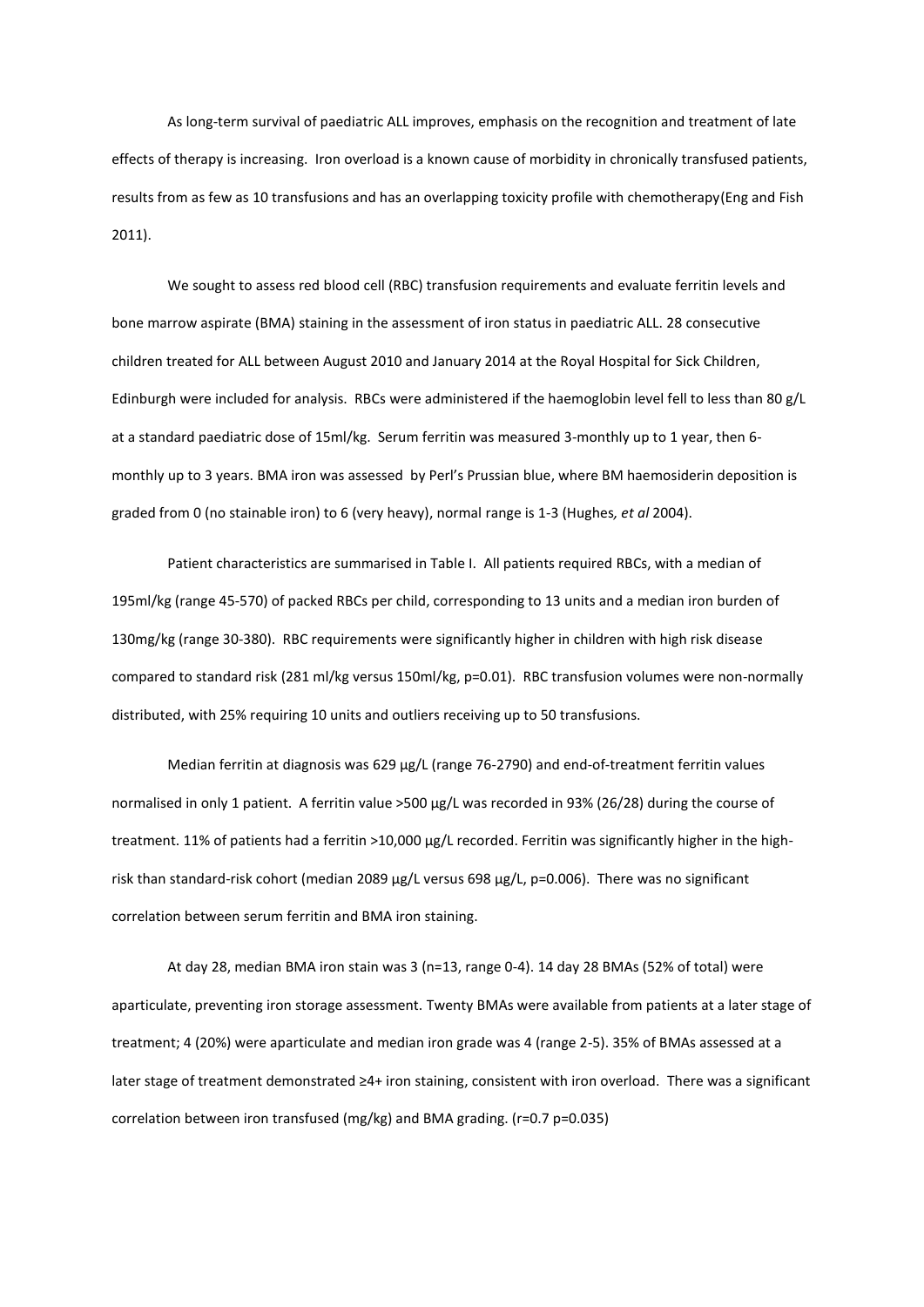Our findings indicate that patients with paediatric ALL receive a significant iron burden during therapy, placing them at risk of later morbidity and thatserum ferritin is not a reliable indicator of iron status in this population. Hyperferritinaemia has a wide differential aside from iron overload, including infection, inflammation, and haemophagocytic lymphohistiocytosis (HLH) (Lehmberg, *et al*, 2015). Extreme hyperferritinaemia in the context of ALL is not specific for a diagnosis of HLH although ALL is a recognised cause of secondary HLH.

As the focus in paediatric ALL shifts from survival to preventing long-term morbidity, the need to establish clear guidelines for screening and management of iron overload in the context of paediatric ALL is evident.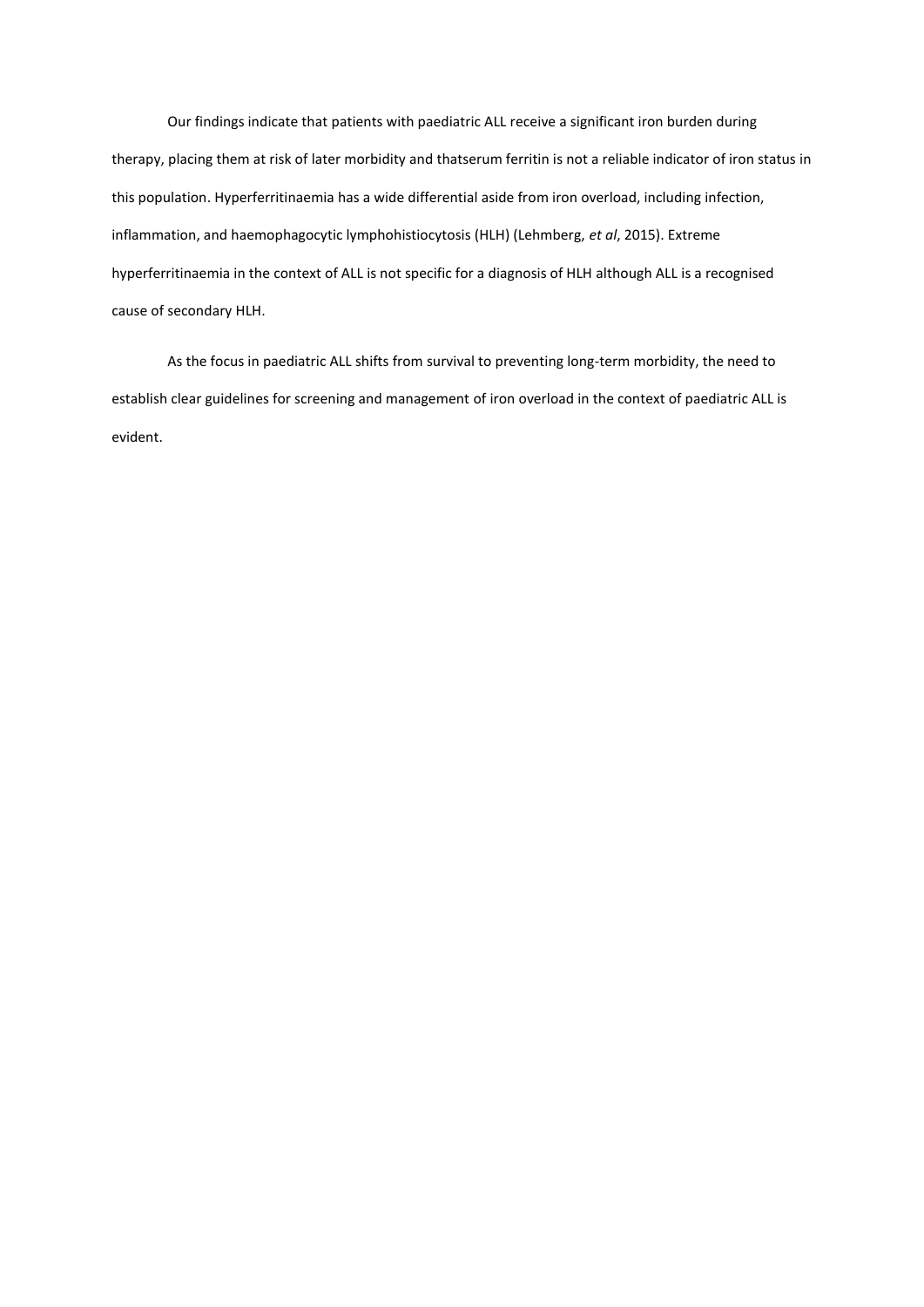# **Table I**

Patient characteristics

| Median age (range)                    |                          |
|---------------------------------------|--------------------------|
| at diagnosis (years)                  | 3.5 (4 weeks - 15 years) |
| Sex                                   |                          |
| Male                                  | 17 (61%)                 |
| Female                                | 11 (39%)                 |
| Primary diagnosis                     |                          |
| B cell ALL (standard risk)            | 12 (43%)                 |
| B cell ALL (high risk)                | 10 (36%)                 |
| T cell ALL                            | 3(11%)                   |
| <b>Infant ALL</b>                     | 3(11%)                   |
| Treatment protocol                    |                          |
| <b>UKALL 2011</b>                     | 12 (43%)                 |
| <b>UKALL 2003</b>                     | 10 (36%)                 |
| Interim guidelines                    | 3(11%)                   |
| Interfant 06                          | 3(11%)                   |
| Median haemoglobin at diagnosis (g/L) | 79 (32-109)              |